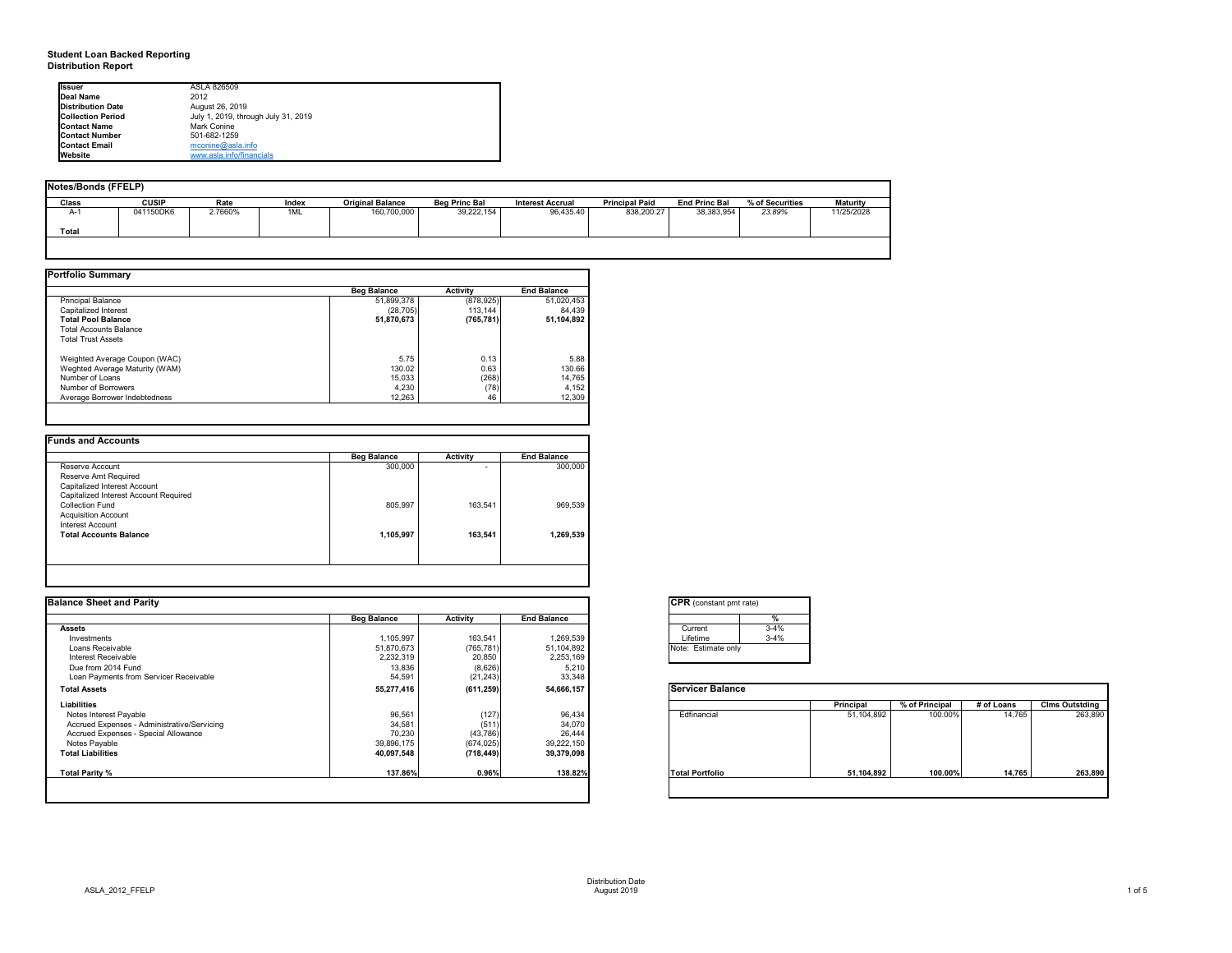# **Student Loan Backed Reporting Distribution Report**

|                           |                  | # of Loans    |                  | <b>Principal</b> |                  | % of Principal |                  | <b>WAC</b>    |                  | <b>WARM</b> |  |
|---------------------------|------------------|---------------|------------------|------------------|------------------|----------------|------------------|---------------|------------------|-------------|--|
|                           | <b>Beginning</b> | <b>Ending</b> | <b>Beginning</b> | <b>Ending</b>    | <b>Beginning</b> | <b>Ending</b>  | <b>Beginning</b> | <b>Ending</b> | <b>Beginning</b> | Ending      |  |
| In School                 | 22               | 22            | 100,029          | 100,029          | 0.19%            | 0.20%          | 6.17             | 6.27          | 118.42           | 118.42      |  |
| Grace                     |                  |               | 4,375            | 4,375            | 0.01%            | 0.01%          | 6.80             | 6.80          | 120.00           | 120.00      |  |
| Repayment                 |                  |               |                  |                  |                  |                |                  |               |                  |             |  |
| Current                   | 9,625            | 9,279         | 30,792,961       | 29,872,476       | 59.36%           | 58.45%         | 5.95             | 6.10          | 141.86           | 143.89      |  |
| 31-60 Days Delinquent     | 360              | 202           | 1,495,285        | 762,047          | 2.88%            | 1.49%          | 6.10             | 6.09          | 123.75           | 113.45      |  |
| 61-90 Days Delinquent     | 342              | 208           | 1,480,932        | 934,236          | 2.86%            | 1.83%          | 5.95             | 6.37          | 124.76           | 122.15      |  |
| 91-120 Days Delingent     | 165              | 243           | 645,977          | 1,030,368        | 1.25%            | 2.02%          | 5.95             | 6.10          | 130.06           | 119.16      |  |
| 121-180 Days Delinquent   | 223              | 269           | 893,161          | 1,071,438        | 1.72%            | 2.10%          | 5.96             | 6.14          | 106.77           | 111.30      |  |
| 181-270 Days Delinquent   | 222              | 198           | 868,139          | 744,391          | 1.67%            | 1.46%          | 6.16             | 6.22          | 114.05           | 122.75      |  |
| 271+ Days Delinquent      | 53               | 66            | 247,126          | 326,006          | 0.48%            | 0.64%          | 6.03             | 6.33          | 103.61           | 104.86      |  |
| <b>Total Repayment</b>    | 10,990           | 10,465        | 36,423,581       | 34,740,963       | 70.22%           | 67.98%         | 5.97             | 6.11          | 138.43           | 140.08      |  |
| Forbearance               | 2,371            | 2,707         | 9,496,271        | 10,679,245       | 18.31%           | 20.90%         | 6.07             | 6.19          | 127.66           | 127.61      |  |
| Deferment                 | 1,523            | 1,493         | 5,377,874        | 5,330,335        | 10.37%           | 10.43%         | 5.89             | 6.06          | 127.69           | 128.80      |  |
| <b>Claims in Progress</b> | 125              | 76            | 468,544          | 249,945          | 0.90%            | 0.49%          | 6.01             | 5.99          | 135.08           | 116.31      |  |
| <b>Claims Denied</b>      |                  |               |                  |                  |                  |                |                  |               |                  |             |  |
| <b>Total Portfolio</b>    | 15,033           | 14,765        | 51,870,673       | 51,104,892       | 100.00%          | 100.00%        | 5.98             | 6.12          | 135.27           | 136.14      |  |

| <b>Delinquency Status</b>           |                  |               |                  |               |                  |               |                  |               |                  |               |
|-------------------------------------|------------------|---------------|------------------|---------------|------------------|---------------|------------------|---------------|------------------|---------------|
|                                     | # of Loans       |               | <b>Principal</b> |               | % of Principal   |               | <b>WAC</b>       |               | <b>WARM</b>      |               |
|                                     | <b>Beginning</b> | <b>Ending</b> | <b>Beginning</b> | <b>Ending</b> | <b>Beginning</b> | <b>Ending</b> | <b>Beginning</b> | <b>Ending</b> | <b>Beginning</b> | <b>Ending</b> |
| Current                             | 9,625            | 9,279         | 30,792,961       | 29,872,476    | 84.54%           | 85.99%        | 5.95             | 6.10          | 141.86           | 143.89        |
| 31-60 Days Delinquent               | 360              | 202           | 1,495,285        | 762,047       | 4.11%            | 2.19%         | 6.10             | 6.09          | 123.75           | 113.45        |
| 61-90 Days Delinquent               | 342              | 208           | 1,480,932        | 934,236       | 4.07%            | 2.69%         | 5.95             | 6.37          | 124.76           | 122.15        |
| 91-120 Days Delingent               | 165              | 243           | 645,977          | 1,030,368     | 1.77%            | 2.97%         | 5.95             | 6.10          | 130.06           | 119.16        |
| 121-180 Days Delinquent             | 223              | 269           | 893,161          | 1,071,438     | 2.45%            | 3.08%         | 5.96             | 6.14          | 106.77           | 111.30        |
| 181-270 Days Delinquent             | 222              | 198           | 868,139          | 744,391       | 2.38%            | 2.14%         | 6.16             | 6.22          | 114.05           | 122.75        |
| 271+ Days Delinquent                |                  | 66            | 247,126          | 326,006       | 0.68%            | 0.94%         | 6.03             | 6.33          | 103.61           | 104.86        |
| <b>Total Portfolio in Repayment</b> | 10,990           | 10,465        | 36,423,581       | 34,740,963    | 100.00%          | 100.00%       | 5.97             | 6.11          | 138.43           | 140.08        |
|                                     |                  |               |                  |               |                  |               |                  |               |                  |               |

|                                         |                  | # of Loans    |                  | <b>Principal</b> |                  | % of Principal |                  | <b>WAC</b>    | <b>WARM</b>      |               |
|-----------------------------------------|------------------|---------------|------------------|------------------|------------------|----------------|------------------|---------------|------------------|---------------|
|                                         | <b>Beginning</b> | <b>Ending</b> | <b>Beginning</b> | <b>Ending</b>    | <b>Beginning</b> | <b>Ending</b>  | <b>Beginning</b> | <b>Ending</b> | <b>Beginning</b> | <b>Ending</b> |
| <b>Subsidized Consolidation Loans</b>   |                  |               |                  |                  |                  |                |                  |               |                  |               |
| <b>Unsubsidized Consolidation Loans</b> |                  |               |                  |                  |                  |                |                  |               |                  |               |
| <b>Subsidized Stafford Loans</b>        | 8,476            | 8,322         | 23,573,104       | 23,210,347       | 45.45%           | 45.42%         | 5.87             | 6.03          | 125.24           | 125.83        |
| Unsubsidized Stafford Loans             | 6,349            | 6,238         | 26,980,337       | 26,592,834       | 52.01%           | 52.04%         | 5.97             | 6.11          | 144.93           | 146.09        |
| PLUS/GradPLUS Loans                     | 208              | 205           | 1,317,232        | 1,301,711        | 2.54%            | 2.55%          | 8.15             | 8.19          | 117.03           | 116.67        |
| SLS Loans                               |                  |               |                  |                  |                  |                |                  |               |                  |               |
| <b>Total Portfolio</b>                  | 15,033           | 14,765        | 51,870,673       | 51,104,892       | 100.00%          | 100.00%        | 5.98             | 6.12          | 135.27           | 136.14        |

|                                            |                  | # of Loans    |                  | <b>Principal</b> |                  | % of Principal |                  | <b>WAC</b>    |                  | <b>WARM</b>   |  |
|--------------------------------------------|------------------|---------------|------------------|------------------|------------------|----------------|------------------|---------------|------------------|---------------|--|
|                                            | <b>Beginning</b> | <b>Ending</b> | <b>Beginning</b> | <b>Ending</b>    | <b>Beginning</b> | <b>Ending</b>  | <b>Beginning</b> | <b>Ending</b> | <b>Beginning</b> | <b>Ending</b> |  |
| Graduate / 4-Year Loans                    | 11,601           | 11,375        | 41,391,064       | 40,735,811       | 79.80%           | 79.71%         | 5.98             | 6.13          | 134.82           | 135.61        |  |
| 2-Year Loans                               | 3,159            | 3,120         | 9,823,858        | 9,717,392        | 18.94%           | 19.01%         | 5.98             | 6.12          | 137.38           | 138.60        |  |
| Proprietary / Technical / Vocational Loans | 273              | 270           | 655,751          | 651,690          | 1.26%            | 1.28%          | 5.92             | 6.07          | 132.27           | 132.75        |  |
| Unknown (Consolidation) Loans              |                  |               |                  |                  |                  |                |                  |               |                  |               |  |
| Other Loans                                |                  |               |                  |                  |                  |                |                  |               |                  |               |  |
| <b>Total Portfolio</b>                     | 15,033           | 14,765        | 51,870,673       | 51,104,892       | 100.00%          | 100.00%        | 5.98             | 6.12          | 135.27           | 136.14        |  |

|                        | # of Loans       |               | <b>Principal</b> |               | % of Principal   |               |
|------------------------|------------------|---------------|------------------|---------------|------------------|---------------|
|                        | <b>Beginning</b> | <b>Ending</b> | <b>Beginning</b> | <b>Ending</b> | <b>Beginning</b> | <b>Ending</b> |
| <b>Fixed Loans</b>     | 8,716            | 8,570         | 34,484,265       | 34,025,587    | 66.48%           | 66.58%        |
| Variable Loans         | 6,317            | 6,195         | 17,386,408       | 17,079,305    | 33.52%           | 33.42%        |
| T-Bill Loans           | 6,317            | 6,195         | 17,386,408       | 17,079,305    | 33.52%           | 33.42%        |
| <b>CMT Loans</b>       |                  |               |                  |               |                  |               |
| <b>Total Portfolio</b> | 15,033           | 14,765        | 51,870,673       | 51,104,892    | 100.00%          | 100.00%       |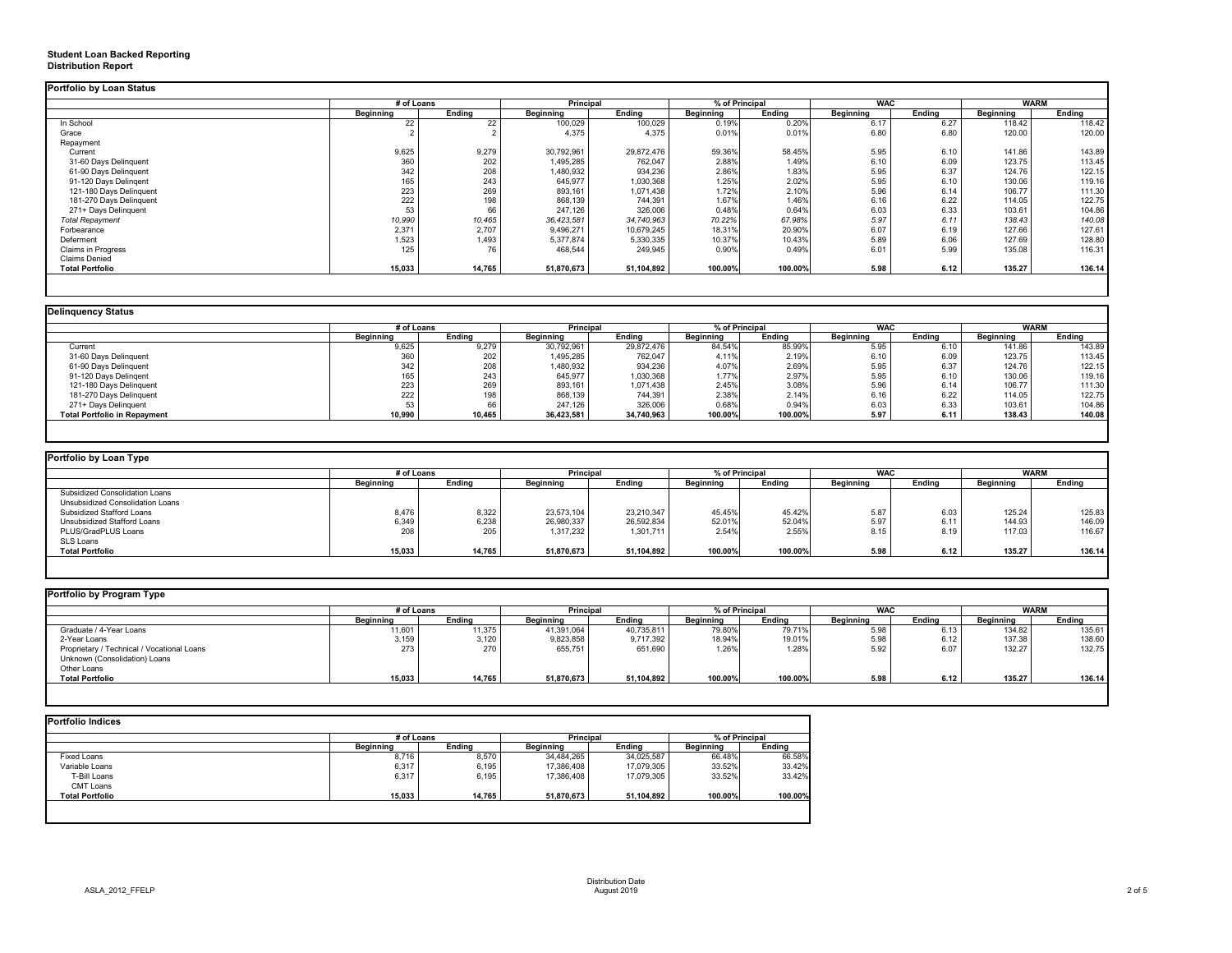**Distribution Date** August 26, 2019 **Collection Period** July 1, 2019, through July 31, 2019

# **Collection Activity**

| <b>Collection Account</b>                                                                    | as of 7/31/2019 |
|----------------------------------------------------------------------------------------------|-----------------|
|                                                                                              | 805,997         |
| Beginning Balance - July 1, 2019<br><b>Collection Amount Received</b>                        |                 |
|                                                                                              | 966,857         |
| Recoveries                                                                                   |                 |
| Reserve Account                                                                              |                 |
| <b>Excess of Required Reserve Account</b>                                                    |                 |
| Interest on Investment Earnings                                                              | 2,682           |
| Capitalized Interest Account (after a stepdown or release date)                              |                 |
| <b>Acquisition Account</b>                                                                   |                 |
| Payments from Guarantor                                                                      |                 |
| Transfer from 2010 Collection Fund for correction of error                                   |                 |
| <b>Required Repurchases</b>                                                                  |                 |
| Special Allowance Payable to Department of Education                                         |                 |
| <b>Consolidation Rebate Fees</b>                                                             |                 |
| <b>Rating Agency Surveillance Fees</b>                                                       |                 |
| Principal payments, interest payments, administration fees, servicing fees, and trustee fees | (805, 997)      |
| <b>Other Amounts Received in Collection</b>                                                  |                 |
| <b>Total Available Funds</b>                                                                 | 969,538         |
|                                                                                              |                 |

| <b>Fees Due for Current Period</b> | as of 7/31/2019 |
|------------------------------------|-----------------|
| Indenture Trustee Fees             | 833.33          |
| <b>Servicing Fees</b>              | 29,811          |
| <b>Administration Fees</b>         | 4,259           |
| Late Fees                          |                 |
| <b>Other Fees</b>                  |                 |
| <b>Total Fees</b>                  | 34,903.33       |

| <b>Cumulative Default Rate</b>                                                                      | as of 7/31/2019 |
|-----------------------------------------------------------------------------------------------------|-----------------|
|                                                                                                     |                 |
| Current Period Defaults (\$)                                                                        | 204,548.77      |
| Cumulative Defaults (\$)                                                                            | 43,150,127.85   |
| Cumulative Default (% of original pool balance)                                                     | 26.88%          |
| Cumulative Default (% of cumulative entered repayment balance) <sup>a</sup>                         | 84.61%          |
| Current Period Payments (Recoveries) from Guarantor (\$)                                            | 294,424.29      |
| Current Period Borrower Recoveries (\$)                                                             | n/a             |
| Cumulative Recoveries $(\$)^b$                                                                      | \$40,290,120.51 |
| Cumulative Recovery Rate (%)                                                                        | 93.37%          |
| Cumulative Net Loss Rate (%)                                                                        | 1.78%           |
| Servicer Reject Rate (FFELP) (%)                                                                    |                 |
| Cumulative Servicer Reject Rate (FFELP) (%)                                                         |                 |
| Repayment balance includes all repayment loans with the exception of balances in claim status<br>a) |                 |
| Cumulative Recoveries includes 97% of claims in progress balances<br>b)                             |                 |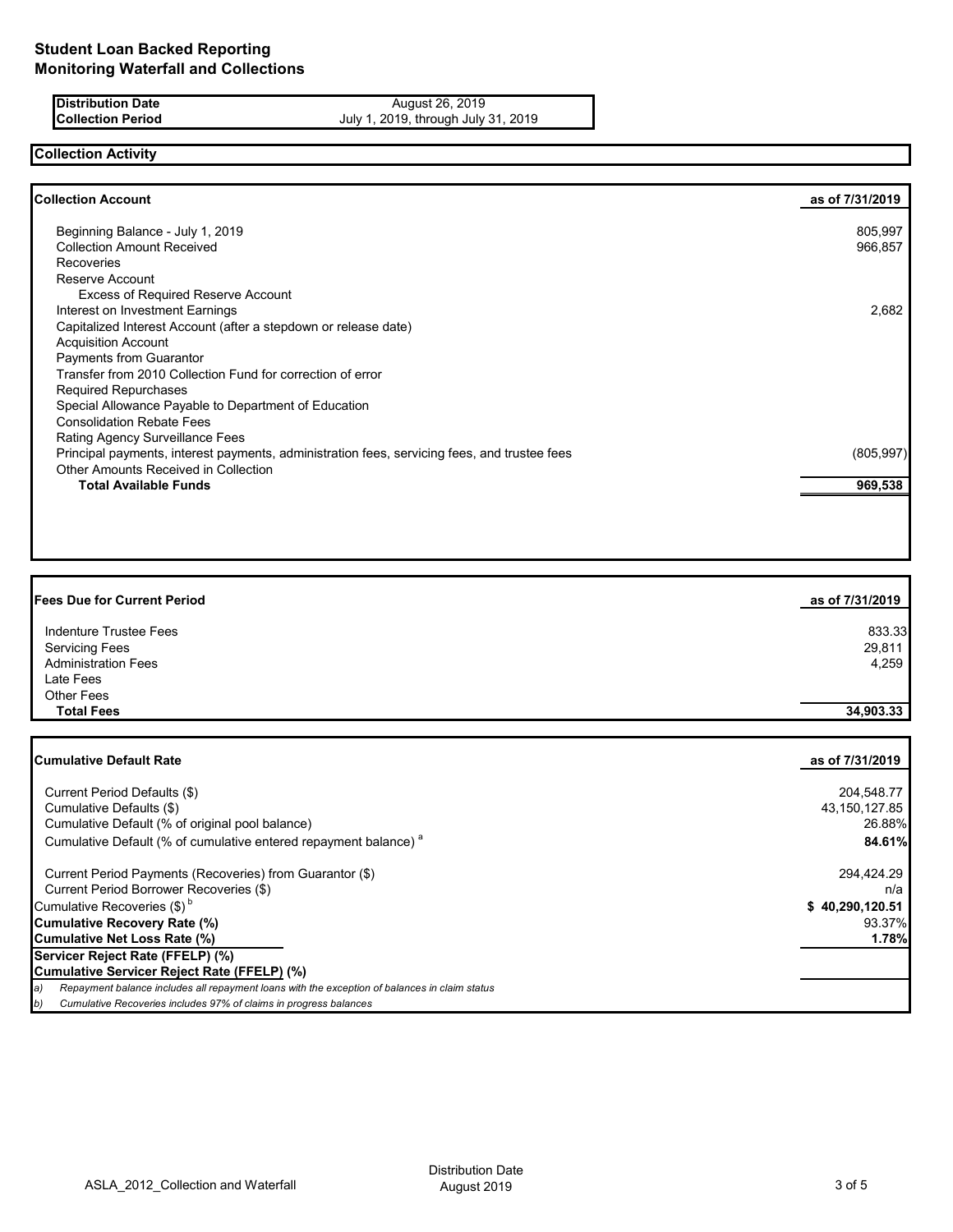# **Waterfall Activity**

| <b>Waterfall for Distribution</b>                                                         | <b>Amount Due</b> | <b>Amount Remaining</b> |
|-------------------------------------------------------------------------------------------|-------------------|-------------------------|
| <b>Total Available Funds</b>                                                              |                   | 969,538                 |
| <b>First: Payments under any Joint Sharing Agreement</b>                                  |                   |                         |
| <b>Second: Trustee Fees</b>                                                               | 833.33            | 968,705                 |
| Third: Servicing Fees and Backup Servicing Fees                                           | 29,811            | 938,894                 |
| <b>Fourth: Administration Fees</b>                                                        | 4,259             | 934,635                 |
| <b>Fifth: Noteholder Interest</b>                                                         | 96,435.40         | 838,200                 |
| Sixth: Reinstate the balance of the Reserve Fund up to the Specified Reserve Fund Balance |                   |                         |
| Seventh: Noteholder Principal, until paid in full                                         | 838,200.27        | (0)                     |
|                                                                                           |                   |                         |
|                                                                                           |                   |                         |

| <b>Principal and Interest Distributions</b>                                         | Class A-1                |
|-------------------------------------------------------------------------------------|--------------------------|
| Monthly Interest Due<br>Monthly Interest Paid<br>Interest Shortfall                 | 96,435.40<br>96,435.40   |
| Interest Carryover Due<br>Interest Carryover Paid<br>Interest Carryover             |                          |
| Monthly Principal Distribution Amount<br><b>Monthly Principal Paid</b><br>Shortfall | 838,200.27<br>838,200.27 |
| <b>Total Distribution Amount</b>                                                    | 934,635.67               |